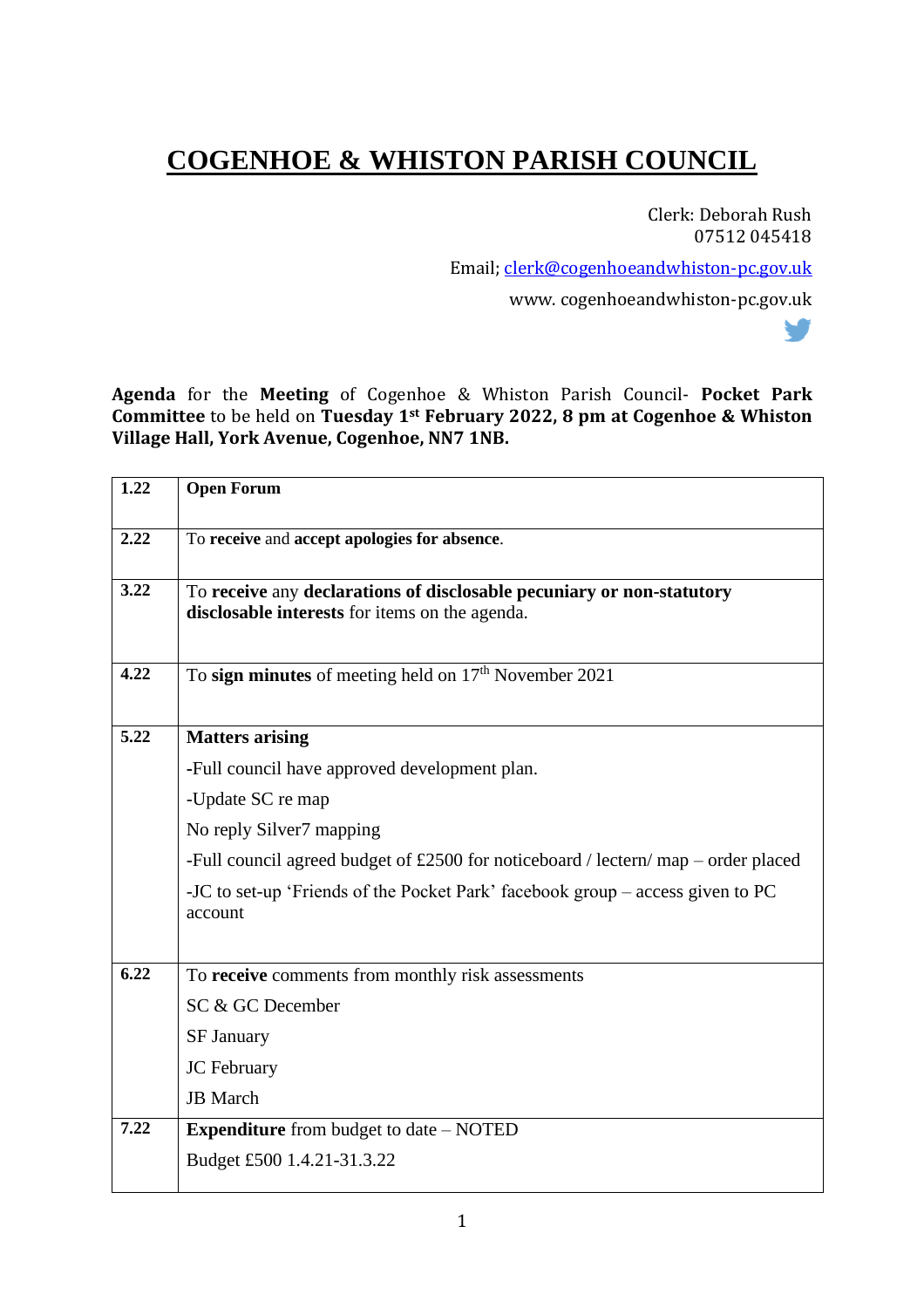|       | Rent                                                                                                                                                                                | £ $50 + VAT$                                                                                                                                            |  |
|-------|-------------------------------------------------------------------------------------------------------------------------------------------------------------------------------------|---------------------------------------------------------------------------------------------------------------------------------------------------------|--|
|       | Gate                                                                                                                                                                                | £139.85 + VAT                                                                                                                                           |  |
|       | Staff costs PP event £ 39.00                                                                                                                                                        |                                                                                                                                                         |  |
|       | Hedge trimming                                                                                                                                                                      | £130.00                                                                                                                                                 |  |
|       | Total to date                                                                                                                                                                       | £358.85                                                                                                                                                 |  |
|       |                                                                                                                                                                                     |                                                                                                                                                         |  |
|       |                                                                                                                                                                                     | -Budget of £500 for 2022/23 approved by full council                                                                                                    |  |
|       | -Virement to budget approved for chainsaw purchase                                                                                                                                  |                                                                                                                                                         |  |
|       |                                                                                                                                                                                     | -Emergency revenue cost of £75 for gravel boards for pond requested from FC.                                                                            |  |
| 8.22  |                                                                                                                                                                                     | To consider o/s January jobs & jobs for Feb & March                                                                                                     |  |
|       | To set maintenance dates for Feb / March                                                                                                                                            |                                                                                                                                                         |  |
|       |                                                                                                                                                                                     | Update SC re Ed Griffiths to organise the annual verge mowing on Short Lane -                                                                           |  |
|       | now completed.                                                                                                                                                                      |                                                                                                                                                         |  |
|       |                                                                                                                                                                                     |                                                                                                                                                         |  |
| 9.22  | To consider purchasing chainsaw for PP use and some sort of secure storage for<br>equipment (possibly at Scout Hut).                                                                |                                                                                                                                                         |  |
|       | Update JC                                                                                                                                                                           |                                                                                                                                                         |  |
| 10.22 |                                                                                                                                                                                     | SF to consider expansion of Pocket Park                                                                                                                 |  |
|       | Clerk contacted the estate, 23.11.21, reply from Mark Henderson -                                                                                                                   |                                                                                                                                                         |  |
|       | I recall the enquiry and we still have the matter under review. It could go either way<br>at this stage. I am not in a position yet to give a formal response to this but I hope to |                                                                                                                                                         |  |
|       | abeyance until then.                                                                                                                                                                | be able to do so within the next $4 - 6$ weeks and I would like to leave the matter in                                                                  |  |
|       |                                                                                                                                                                                     | I will make a note to contact you again in the new year to discuss further.                                                                             |  |
| 11.22 | SF to consider publishing walks                                                                                                                                                     |                                                                                                                                                         |  |
|       | Suggestion to use OpenStreetMap                                                                                                                                                     |                                                                                                                                                         |  |
|       |                                                                                                                                                                                     | https://www.openstreetmap.org/#map=6/54.910/-3.432                                                                                                      |  |
|       |                                                                                                                                                                                     |                                                                                                                                                         |  |
| 12.22 |                                                                                                                                                                                     | To consider creating a den building area                                                                                                                |  |
|       |                                                                                                                                                                                     |                                                                                                                                                         |  |
| 13.22 |                                                                                                                                                                                     | To discuss cricket club offer of financial support for a project                                                                                        |  |
|       |                                                                                                                                                                                     |                                                                                                                                                         |  |
| 14.22 |                                                                                                                                                                                     | To discuss idea from Scouts for wooden signs safely attached to trees with pictures<br>of animals lasered into them (hoping to have a sample from Mark) |  |
|       |                                                                                                                                                                                     |                                                                                                                                                         |  |
| 15.22 |                                                                                                                                                                                     | To consider replacing some damaged numbers and posts from the original map trail                                                                        |  |
|       | before the jubilee                                                                                                                                                                  |                                                                                                                                                         |  |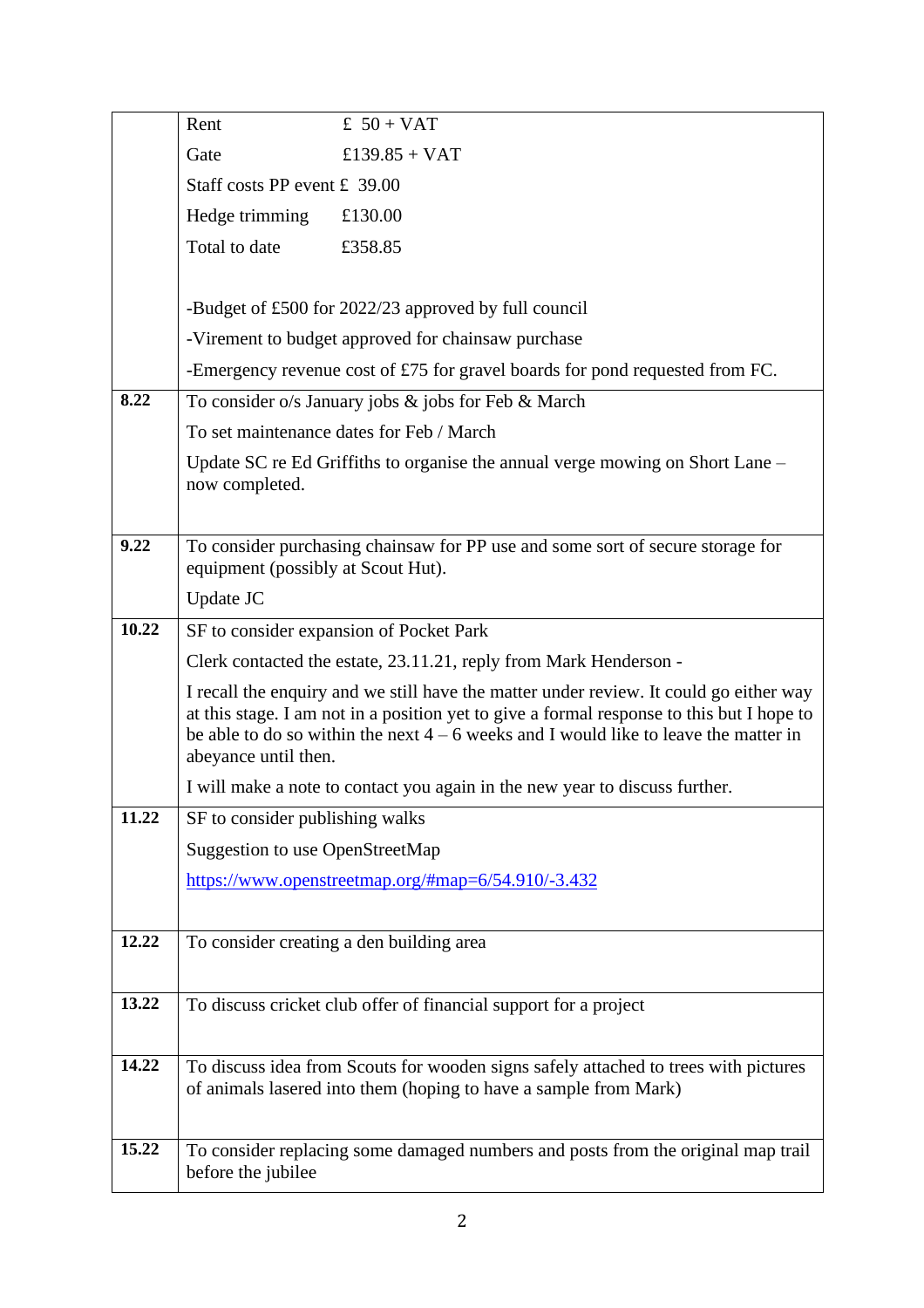| 16.22       | <b>Correspondence received</b>                                                      |  |
|-------------|-------------------------------------------------------------------------------------|--|
|             | None                                                                                |  |
| 17.22       | <b>Correspondence issued</b>                                                        |  |
|             | 2.11.21 Vera Stevens Chalfont coaches re trees & chaser 7.1.22                      |  |
|             | She is chasing                                                                      |  |
| 18.22       | Information for the Chairman (no legal decision can be made on this<br>information) |  |
| 19.22       | Meeting closed & Date of next meeting                                               |  |
|             |                                                                                     |  |
|             | Wednesday 16 <sup>th</sup> March 2022. 7.30pm                                       |  |
| Deboorch le |                                                                                     |  |

Deborah Rush Parish Clerk 21.1.22

## **Appendix 1**

## **Current maintenance issues:**

1-Steps eroded (from Short Lane into spinney stream culvert)

2-Posts rotted on sign, lower Short Lane near spinney gate & ford

3-Benches by waterfall (repair or replace but consider litter problems)

4-Signage re litter

5-Replace noticeboard (part map & trail) part notices that can be changed

6-Replace trail post & re-site 2 others

7-Clear pond area / dam/ filter.

8-Repair posts that retain pond bank.

9-Replace rotten sleeper on bridge by pond.

10-Clear dead Elms